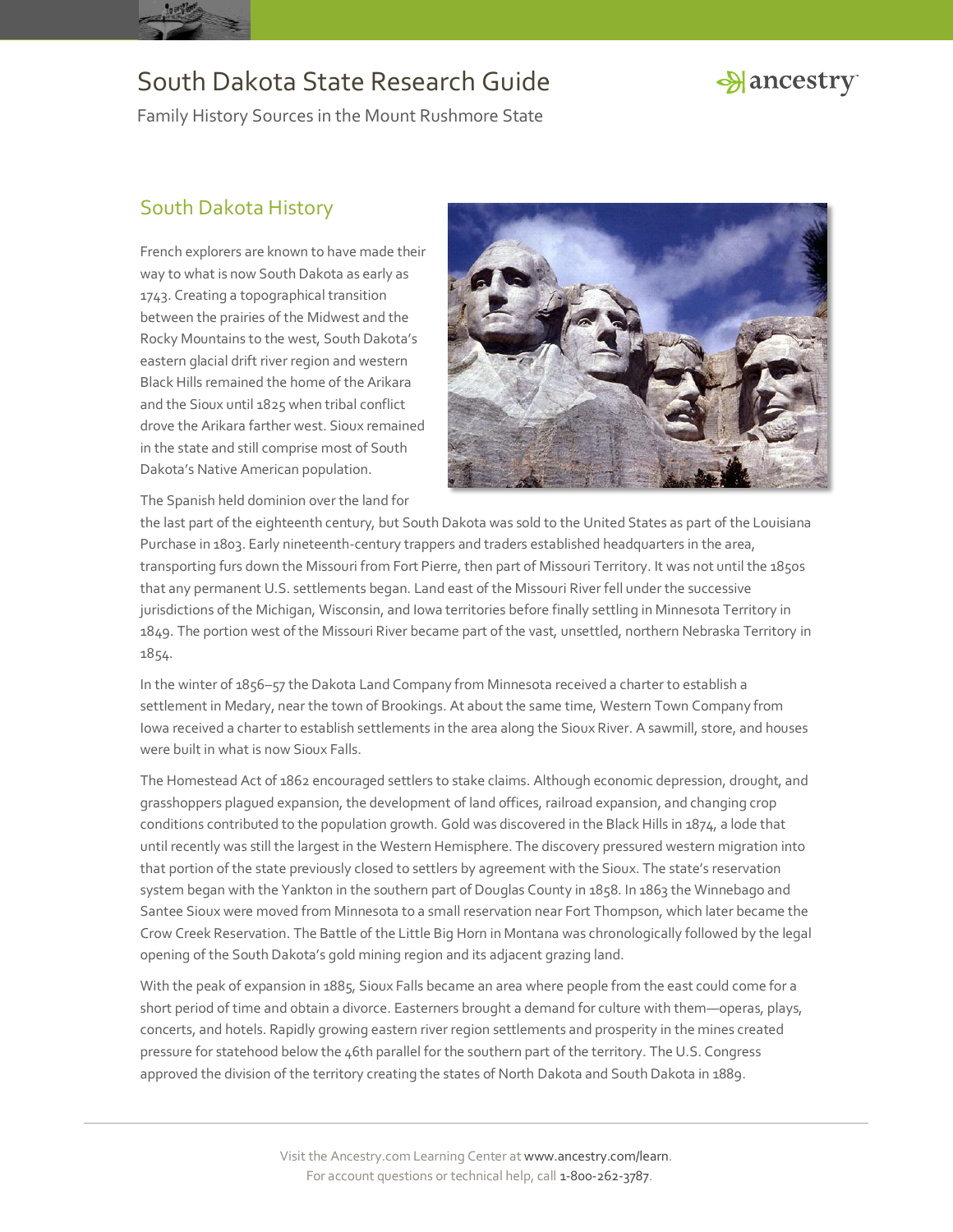



Family History Sources in the Mount Rushmore State

Throughout the push toward statehood, relations between the Sioux and the white settlers remained difficult, climaxing in the warfare at Wounded Knee in 1890. Nearly one-third of the white population at the time was foreign-born, coming primarily from Eastern Europe and Scandinavia.

Life for the pioneer farmers in the Dakota was a hard one, immortalized by the words and experiences of such authors as Laura Ingalls Wilder and Ole Rölvaag. It was not an easy task to develop a home and farm from the raw, pathless prairie. Remote from neighbors, the prairie dweller led a lonely life. Only through perseverance and determination was a home carved out of what had heretofore been wilderness. Today the state's economy remains largely dependent on livestock, food, lumber and wood products, manufacturing, tourism, and service occupations. The Homestake Mine in the Black Hills is no longer in existence. Sioux Falls is the location of a major medical center with an increasing population.

The above section is from *[History of South Dakota](http://www.ancestry.com/wiki/index.php?title=South_Dakota_Family_History_Research)* in th[e Ancestry.com Wiki,](http://www.ancestry.com/wiki/index.php?title=Main_Page) and was originally published in *[Red Book: American State, County and Town Sources,](http://bit.ly/vzy0vW)* ed. by Alice Eichholz, CG, Ph.D., chapter by Laura Hall Heuermann and Marsha Hoffman Rising.

### South Dakota Census Records

South Dakota first appears in the federal in 1860 as unorganized Dakota and in 1870 as the Dakota Territory. There was a special federal census of the area in 1885. There were also state censuses in 1895, 1905, 1915, 1925, 1935, and 1945.

The following census collections are available on Ancestry:

- **[South Dakota, Territorial Census, 1885](http://search.ancestry.com/search/db.aspx?dbid=6247)**
- [South Dakota, State Census, 1895](http://search.ancestry.com/search/db.aspx?dbid=6120)
- [South Dakota, State Census, 1905](http://search.ancestry.com/search/db.aspx?dbid=60159)
- [South Dakota, State Census, 1915](http://search.ancestry.com/search/db.aspx?dbid=60160)
- [South Dakota, State Census, 1925](http://search.ancestry.com/search/db.aspx?dbid=60161)
- **[South Dakota, State Census, 1935](http://search.ancestry.com/search/db.aspx?dbid=60162)**
- [South Dakota, State Census, 1945](http://search.ancestry.com/search/db.aspx?dbid=60163)
- [U.S. Federal Census Mortality Schedules Index,](http://search.ancestry.com/search/db.aspx?dbid=3530) 1850-1880
- [1890 United States Federal Census Fragment](http://search.ancestry.com/search/db.aspx?dbid=5445) (includes part of Union County)
- [1890 Veterans Schedules](http://search.ancestry.com/search/db.aspx?dbid=8667)
- [U.S., Schedules of Special Census of Indians, 1880](http://search.ancestry.com/search/db.aspx?dbid=2973)
- [U.S., Indian Census Rolls, 1885-1940](http://search.ancestry.com/search/db.aspx?dbid=1059)
- [U.S. Enumeration District Maps and Descriptions, 1940](http://search.ancestry.com/search/db.aspx?dbid=3028)

| <b>Population</b> |         |
|-------------------|---------|
| 1860              | 4,837   |
| 1870              | 11,776  |
| 1880              | 98,268  |
| 1890              | 348,600 |
| 1900              | 401,570 |
| 1910              | 583,888 |
| 1920              | 636,547 |
| 1930              | 692,849 |
| 1940              | 642,961 |
| 1950              | 652,740 |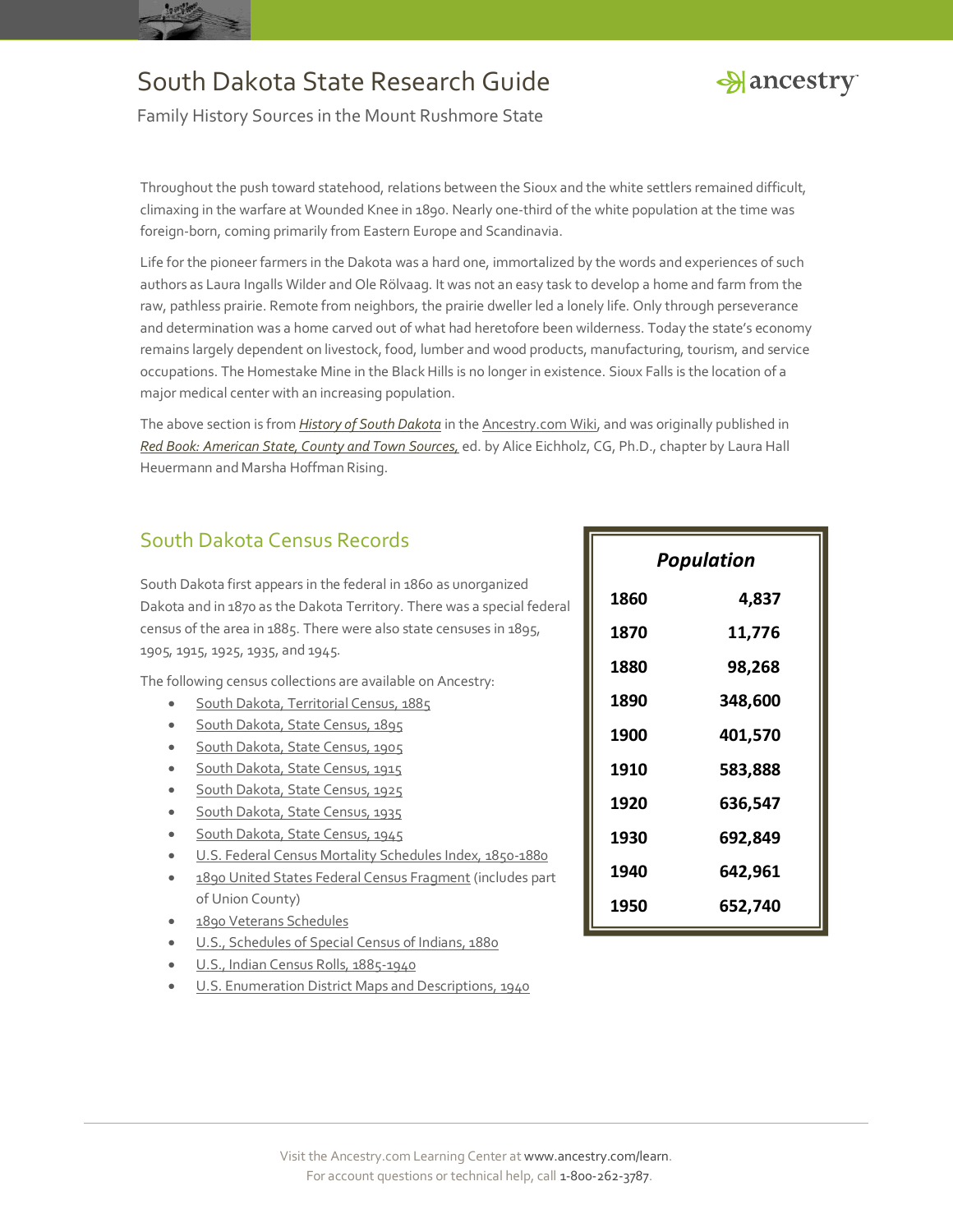



Family History Sources in the Mount Rushmore State

#### South Dakota Vital Records

Statewide registration of births, deaths, and marriages began in July 1905.

 [South Dakota Department of Health](https://doh.sd.gov/records/)**:** Has an online index of births that occurred more than 100 years ago. Can also order vital records from the site; be certain to review eligibility criteria.

#### South Dakota Collections on Ancestry

- [South Dakota Births, 1856-1903](http://search.ancestry.com/search/db.aspx?dbid=6996)
- [South Dakota Death Index, 1905-1955](http://search.ancestry.com/search/db.aspx?dbid=8659)
- · [South Dakota Marriages, 1905-1949](http://search.ancestry.com/search/db.aspx?dbid=8561)
- [Web: South Dakota, Cemetery Index, 1831-2008](http://search.ancestry.com/search/db.aspx?dbid=9253)
- [Sioux Falls, South Dakota, Passenger Manifests of Airplanes, 1958-1961](http://search.ancestry.com/search/db.aspx?dbid=60613)
- [Doane Robinson's Encyclopedia of South Dakota](http://search.ancestry.com/search/db.aspx?dbid=26120)
- [History of Dakota Territory](http://search.ancestry.com/search/db.aspx?dbid=25507)
- [U.S., Union Soldiers Compiled Service Records, 1861-1865](http://search.ancestry.com/search/db.aspx?dbid=2344)
- [U.S., World War I Draft Registration Cards, 1917-1918](http://search.ancestry.com/search/db.aspx?dbid=6482)
- [U.S., World War II Draft Registration Cards, 1942](http://search.ancestry.com/search/db.aspx?dbid=1002)
- [U.S. Map Collection, 1513-1990](http://search.ancestry.com/search/db.aspx?dbid=8739)
- [U.S. City Directories, 1821-1989](http://search.ancestry.com/search/db.aspx?dbid=2469) (Use the browse box in the upper right corner to determine what directories are available for your ancestor's area. If they lived in a rural area, check to see if that area was included with a larger city in the vicinity.)
- [U.S. School Yearbooks, 1880-2012](http://search.ancestry.com/search/db.aspx?dbid=1265) (Search by name or use the browse box on the right-hand side of the page to look for yearbooks from your ancestor's school.)

**[View all South Dakota collections on Ancestry](http://search.ancestry.com/Places/US/South-Dakota/Default.aspx)**

#### Other State Resources

The organizations listed below provide information about South Dakota history and genealogy. In addition to these state-level resources, many counties and towns maintain important genealogical collections in local libraries, genealogical societies, or historical societies, so check for a local resource when researching.

- [South Dakota Genealogical Society](http://www.rootsweb.ancestry.com/~sdgs/)
- [South Dakota State Historical Society](http://history.sd.gov/Archives/genealogists.aspx)
	- o [State Archives of South Dakota](http://history.sd.gov/archives/)
- [South Dakota GenWeb](http://sdgenweb.com/)
- [South Dakota State Library](http://library.sd.gov/)
- [The National Archives at Denver:](http://www.archives.gov/denver/) This facility maintains records from Federal agencies and courts in South Dakota, including census, military, court, naturalization, and immigration records.